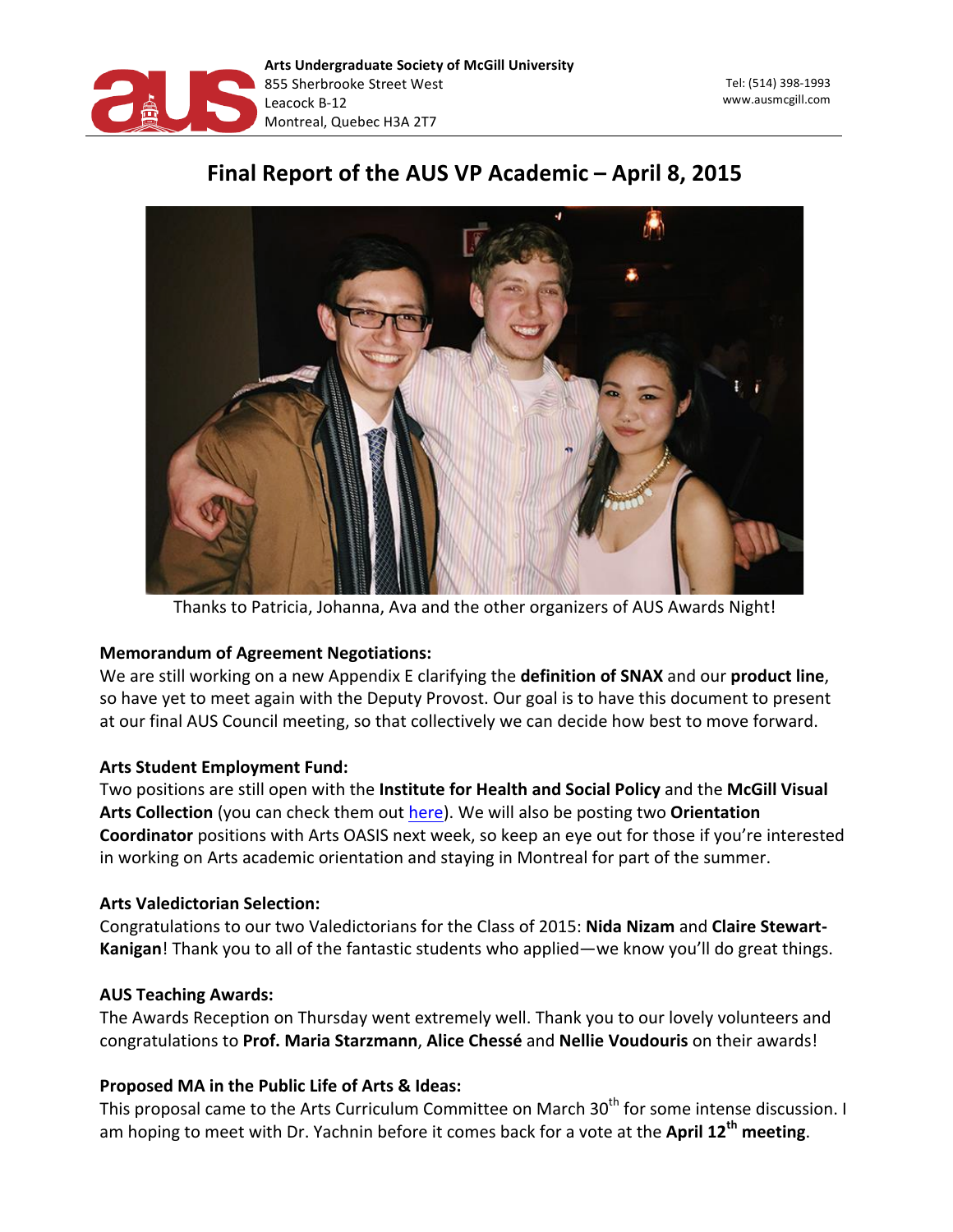

#### **Arts Undergraduate Research Database:**

I am currently working with CaPS, the SRI and our Associate Dean (Research and Graduate Studies) to **collect posting information from Professors**. We hope to have this launched for Fall 2015.

#### **AUS History Project:**

This is on-track to finish before the end of April. Going forward, I think that the **incoming VP Communications** could be responsible for maintaining and updating the digital archive of AUS news articles and events (this is relevant to the "idea vault" proposed by some candidates).

#### **Committee on Student Affairs:**

Met on Tuesday, April 7<sup>th</sup> to discuss the proposed revisions to the University Student Assessment **Policy**. Will report orally. Final meeting on Tuesday, May 5<sup>th</sup>.

#### **Curriculum 
 Committee:**

Final meeting next Monday, April 13<sup>th</sup>, with many items on the agenda including the MA-PLAI.

#### **Faculty of Arts Committee:**

Final meeting Tuesday, April 14<sup>th</sup>. The university has been delayed on the announcement of an **Interim Dean of Arts**, but we should hear about this very soon.

#### **Committee on Student Services:**

I am sitting on the **search committee** for a new **Senior Director of Student Services**. The student members of CSS are also trying to collect more information in order to publicize our concerns with the university's **budgeting approach to Student Services**. Our next meeting is this Friday, April 10<sup>th</sup> where we will review **Innovation Fund applications**.

#### **Executive Transition:**

**Transition Day** was quite successful! I will be meeting with our incoming VP Academic a few more times this month before passing off my exit report. We would also like to schedule some **bridge** meetings with various units in late April or early May, time permitting. Finally, Jacob and I have come up with some training on academic policies and student rights, which we hope to pilot with the incoming student Senators before Executives go through it in September.

#### **A Final Note:**

Thank you to everyone for such a wonderful, fulfilling year! Whether you're graduating or will be returning to McGill, continuing with the AUS or moving on to other projects, I wish you the best of luck for these last few weeks and for a restful summer. While my term as VP Academic ends on April 30<sup>th</sup>, I start as an Arts Senator on May 1<sup>st</sup>, so I remain available to discuss any issues or concerns you may have about life here at McGill. See you soon!

Respectfully Submitted,

Erin 
 Sobat **AUS VP Academic**